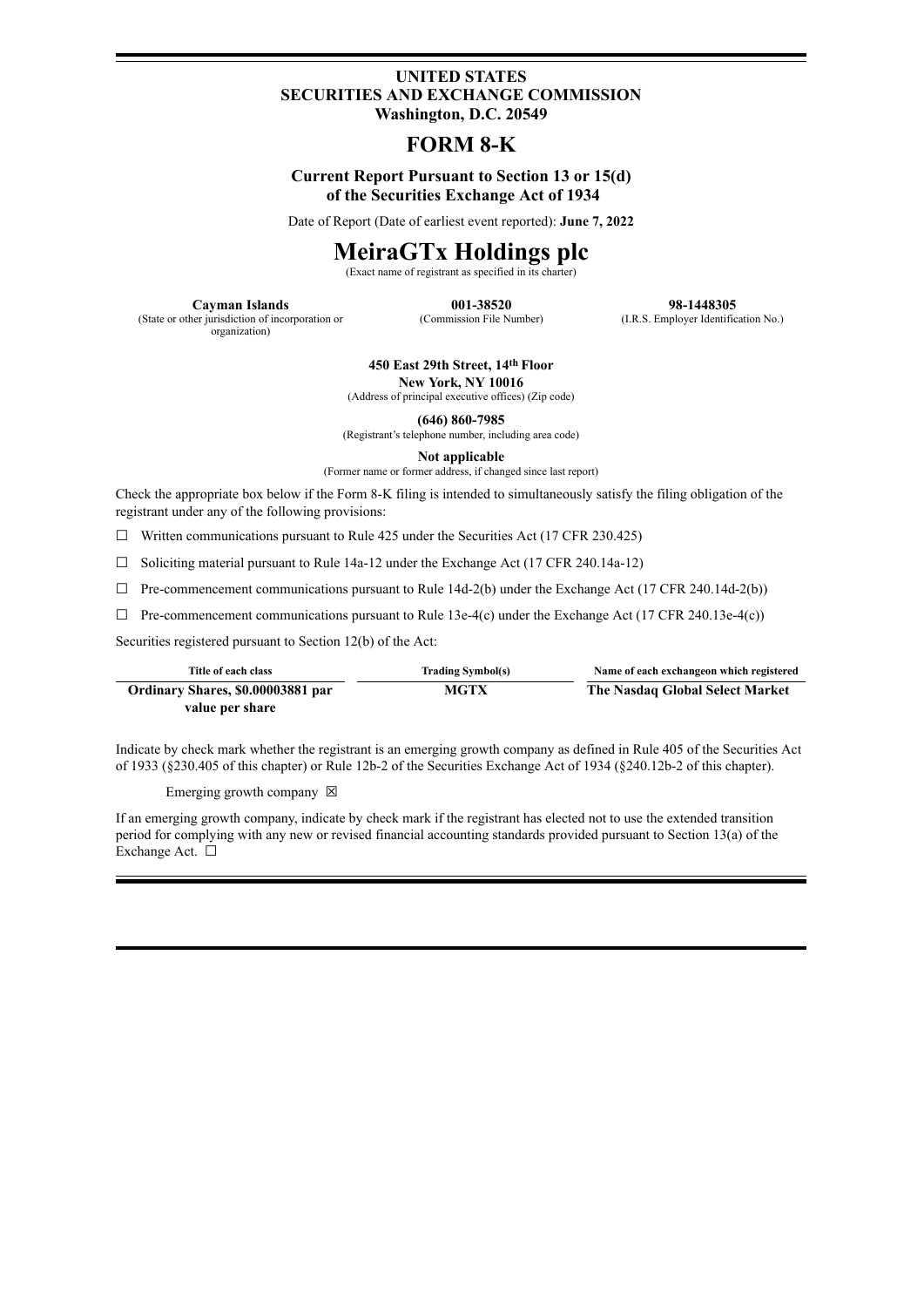#### **Item 5.07 Submission of Matters to a Vote of Security Holders.**

On June 7, 2022, MeiraGTx Holdings plc (the "Company") held its annual general meeting of shareholders (the "Annual Meeting"). A total of 44,690,678 of the Company's ordinary shares were present in person or represented by proxy at the Annual Meeting, representing approximately 75.2% of the Company's ordinary shares outstanding as of the April 11, 2022 record date. Following are the voting results for the proposals considered and voted upon at the Annual Meeting, each of which were described in the Company's Definitive Proxy Statement filed with the Securities and Exchange Commission on May 2, 2022.

Item 1 – Election of three Class I directors to hold office until the Company's annual general meeting of shareholders to be held in 2025 and until their respective successors have been duly elected and qualified.

|                         | <b>FOR</b> | <b>WITHHELD</b> | BROKER NON-VOTES |
|-------------------------|------------|-----------------|------------------|
| Martin Indyk, Ph.D.     | 28.934.284 | 324,677         | 4.335.446        |
| Arnold J. Levine, Ph.D. | 29.109.419 | 149.542         | 4.335.446        |
| Thomas E. Shenk, Ph.D.  | 20.874.012 | 8.384.949       | 4.335.446        |

Item 2 – Ratification, by ordinary resolution, of the appointment of Ernst & Young LLP as the Company's independent registered public accounting firm for the fiscal year ending December 31, 2022.

| <b>FOR</b> | <b>AGAINST</b>     | <b>ABSTAINED</b> |
|------------|--------------------|------------------|
| 20,713,225 | 874,860<br>$1 - 0$ | 222<br>0.322     |

Based on the foregoing votes, the director nominees named above were elected and Item 2 was approved.

2